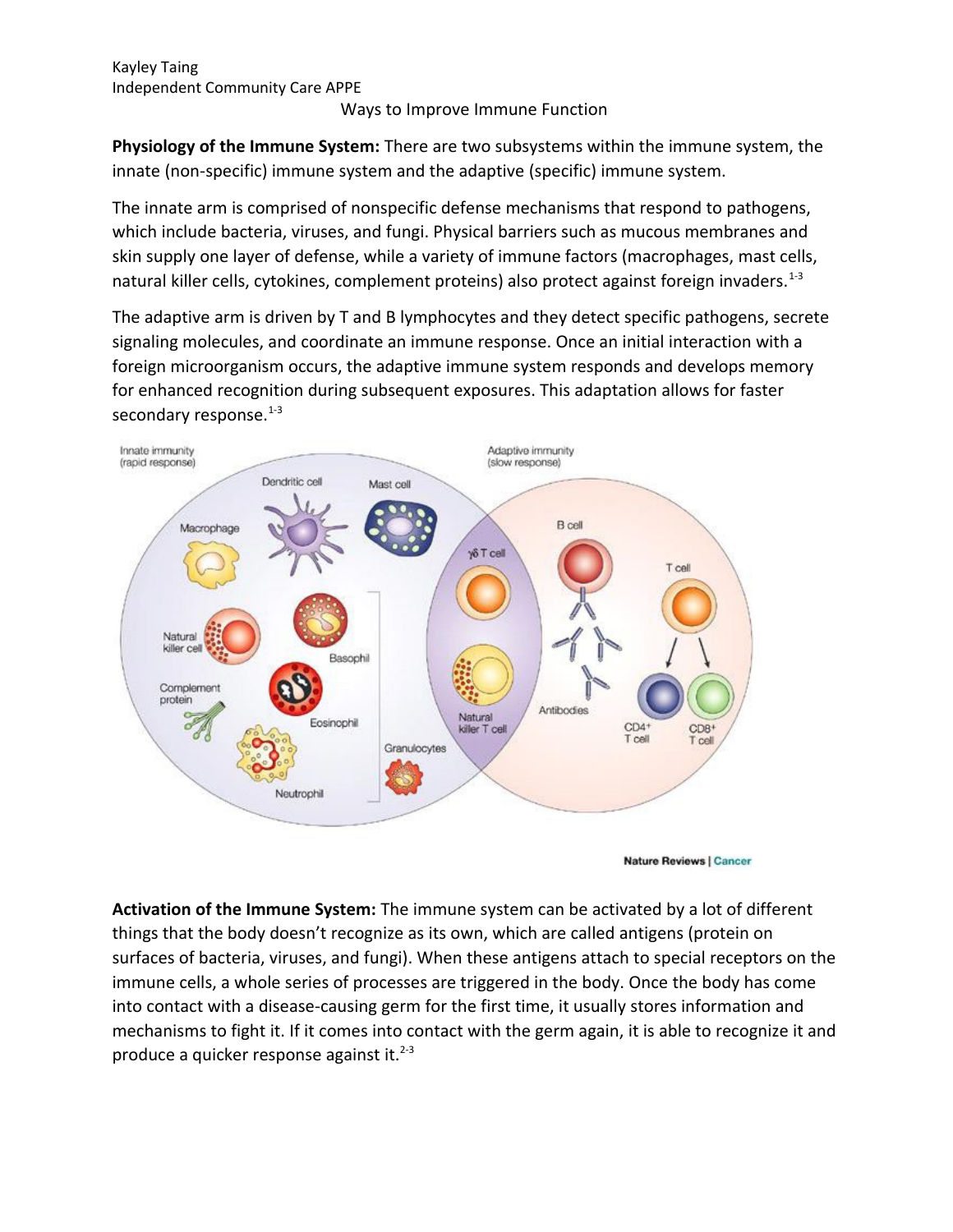**Acute Viral Infection:** Viral agents are capable of causing acute, significant illness in patients and communicable pathogens can spread rapidly in vulnerable populations, such as children and elderly. Acute infections begin with an incubation period, during which the genomes replicate, and the host innate responses are initiated. The cytokines produced early in the infection lead to classical symptoms of an acute infection: aches, pains, fever, and nausea. When an acute viral infection appears, quick response and proactive measures can significantly influence severity and duration of infection. Basic preventive measures, such as those detailed below, as well as the application of targeted nutritional therapy provide defensive strategies for supporting immune response against acute infection. $3-4$ 

## Innate and adaptive immune responses against viruses



Cellular and Molecular Immunology, 7th ed., 2012 Elsevier

**Basic Preventive Measures:** Behavioral and barrier strategies are warranted when a community virus strikes, especially in presence of dense populations (planes, airports, public transportation, etc.). If the virus spreads by droplets, encourage patients to sneeze into the elbow, following up with hand sanitizer or proper hand washing. Facemasks can provide a basic physical barrier against the spread of communicable pathogens, however the level of protection against the spread of viruses depends upon the mask.<sup>9</sup>

**The Use of Facemasks:** Surgical masks are loose-fitting, disposable devices that create a physical barrier between the mouth and nose of the wearer and the potential contaminants in the immediate environment. If worn correctly, surgical masks are meant to help block large-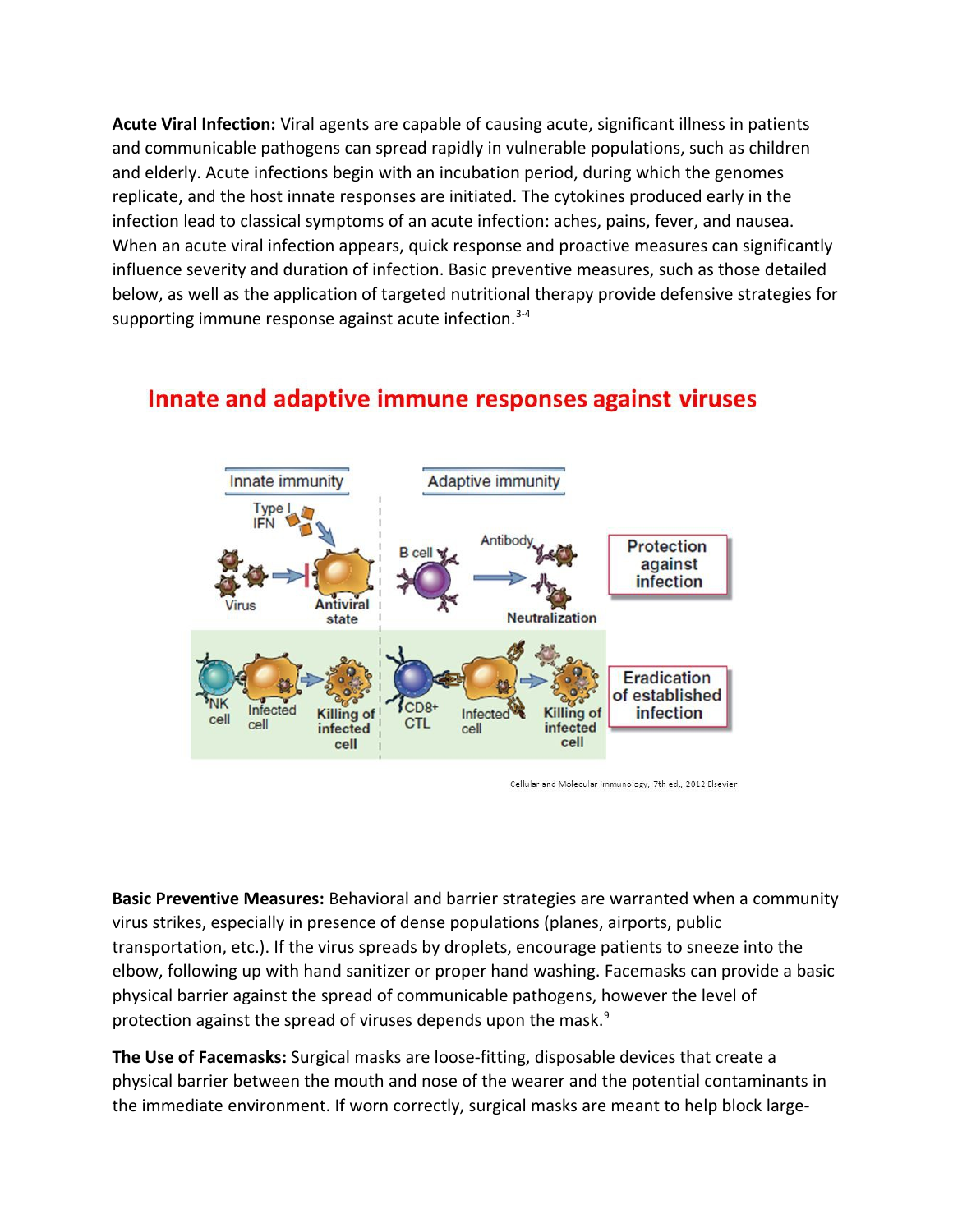# **Understanding the Difference**

|                                                                                                                |                                                                                                                                                                                                               | WARNING<br><b>N95 Respirator</b>                                                                                                                                                                                                                                                                                                                                                                                             |
|----------------------------------------------------------------------------------------------------------------|---------------------------------------------------------------------------------------------------------------------------------------------------------------------------------------------------------------|------------------------------------------------------------------------------------------------------------------------------------------------------------------------------------------------------------------------------------------------------------------------------------------------------------------------------------------------------------------------------------------------------------------------------|
|                                                                                                                | <b>Surgical Mask</b>                                                                                                                                                                                          |                                                                                                                                                                                                                                                                                                                                                                                                                              |
| <b>Testing and</b><br><b>Approval</b>                                                                          | Cleared by the U.S. Food and Drug<br><b>Administration (FDA)</b>                                                                                                                                              | Evaluated, tested, and approved by<br>NIOSH as per the requirements in<br>42 CFR Part 84                                                                                                                                                                                                                                                                                                                                     |
| <b>Intended Use</b><br>and Purpose                                                                             | Fluid resistant and provides the wearer<br>protection against large droplets,<br>splashes, or sprays of bodily or other<br>hazardous fluids. Protects the patient<br>from the wearer's respiratory emissions. | Reduces wearer's exposure to particles<br>including small particle aerosols and<br>large droplets (only non-oil aerosols).                                                                                                                                                                                                                                                                                                   |
| <b>Face Seal Fit</b>                                                                                           | Loose-fitting                                                                                                                                                                                                 | <b>Tight-fitting</b>                                                                                                                                                                                                                                                                                                                                                                                                         |
| <b>Fit Testing</b><br><b>Requirement</b>                                                                       | <b>No</b>                                                                                                                                                                                                     | Yes                                                                                                                                                                                                                                                                                                                                                                                                                          |
| <b>User Seal Check</b><br><b>Requirement</b>                                                                   | No                                                                                                                                                                                                            | Yes. Required each time the respirator<br>is donned (put on)                                                                                                                                                                                                                                                                                                                                                                 |
| <b>Filtration</b>                                                                                              | Does NOT provide the wearer with a<br>reliable level of protection from inhaling<br>smaller airborne particles and is not<br>considered respiratory protection                                                | Filters out at least 95% of airborne<br>particles including large and small<br>particles                                                                                                                                                                                                                                                                                                                                     |
| <b>Leakage</b>                                                                                                 | Leakage occurs around the edge of the<br>mask when user inhales                                                                                                                                               | When properly fitted and donned,<br>minimal leakage occurs around edges<br>of the respirator when user inhales                                                                                                                                                                                                                                                                                                               |
| <b>Use Limitations</b>                                                                                         | Disposable. Discard after each patient<br>encounter.                                                                                                                                                          | Ideally should be discarded after each<br>patient encounter and after aerosol-<br>generating procedures. It should<br>also be discarded when it becomes<br>damaged or deformed; no longer<br>forms an effective seal to the face;<br>becomes wet or visibly dirty; breathing<br>becomes difficult; or if it becomes<br>contaminated with blood, respiratory<br>or nasal secretions, or other bodily<br>fluids from patients. |
| <b>Centers for Disease Control</b><br><b>CDC</b> MOSH<br>and Prevention<br>National Institute for Occupational |                                                                                                                                                                                                               |                                                                                                                                                                                                                                                                                                                                                                                                                              |

particle droplets, splashes, sprays, or splatter that may contain germs (bacteria and viruses), keeping it from reaching your mouth and nose. Surgical masks do not filter or block very small particles in the air that may be transmitted by coughs and sneezes. Surgical masks do not provide complete protection from germs and other contaminants because of the loose fit between the surface of the facemask and the face. $5$ 

An N-95 face mask or respirator is a respiratory protective device designed to achieve a tight facial fit and very efficient filtration of airborne particles. The N-95 designation means that when subjected to careful testing, the respirator blocks at least 95% of very small (0.3 micron) test particles.<sup>5</sup> If properly fitted, the filtration capabilities of the N-95 respirators exceed those of the surgical face masks. They are most commonly used in the healthcare setting. However, even a properly fitted N-95 respirator does not completely eliminate the risk of illness or death. $5-6$ 

Studies have shown that wearing a

mask was effective at preventing the spread of viruses. One study looked at how surgical masks could help lower the spread of the seasonal flu and overall, researches found that masks led to a more then threefold reduction in how much virus people sprayed in the air.<sup>7</sup> Researchers also found that flu rates were lower when masks were paired with proper hand hygiene.<sup>8</sup> Although surgical masks and N-95 respirators may be helping in preventing against the spread of the flu, CDC does not recommend its use for protection of respiratory disease including COVID-19.<sup>9</sup>

**Ways to Boost Your Immune System:** Keeping your immune system healthy year-round is key to preventing infection and disease. Making healthy lifestyle choices by consuming nutritious foods, getting adequate sleep, exercise, and staying up to date with immunizations are the most important ways to boost the immune system. In addition, research has shown that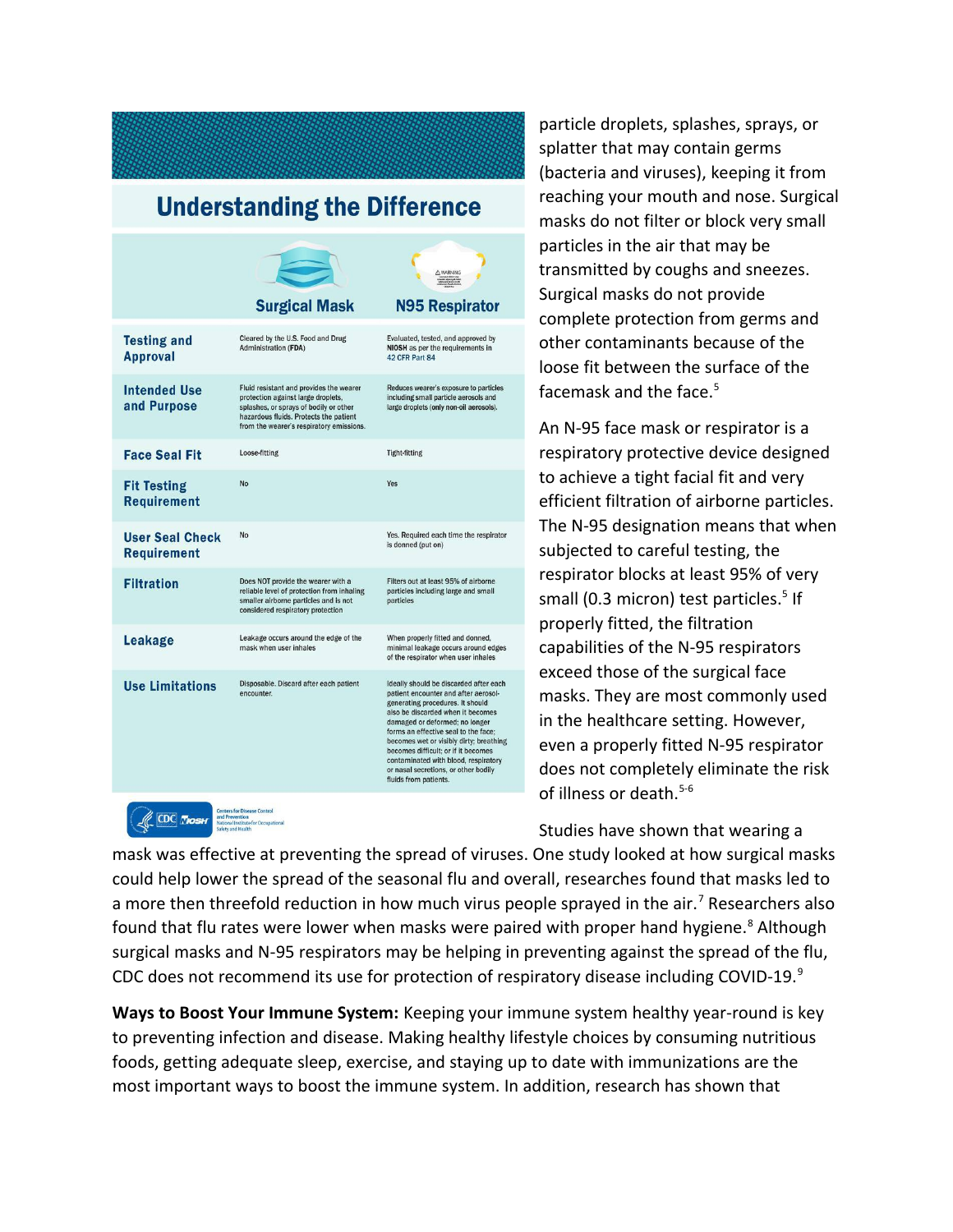supplementing with certain vitamins, minerals, herbs, and other substances can improve immune response and potentially protect against illness. However, it is important to understand that no supplement will cure or prevent disease. With the COVID-19 pandemic, it is especially important to understand that no supplement, diet or other lifestyle modification other than social distancing and proper hygiene practices can protect against COVID-19. $^9$ 



### **Supplements That Help Improve Immune Function:**

Vitamin D: a fat-soluble vitamin essential to health and functioning of your immune system. Vitamin D enhances the pathogen fighting effects of monocytes and macrophages and it also decreases inflammation, which helps promote immune response. $^{10}$  Low vitamin D levels

are associated with an increased risk of upper respiratory tract infections, including influenza and allergic asthma.<sup>11</sup> A 2019 study showed that supplementing with vitamin D significantly reduced the risk of respiratory infections in people deficient in the vitamin and lowered infection risk in those with adequate vitamin D levels.<sup>12</sup> Depending on blood levels, anywhere between 1000 to 5000 IU of supplemental vitamin D per day is sufficient for most people, though those with more serious deficiencies often require higher doses.<sup>10</sup>

Vitamin C: supports the function of various immune cells and enhances their ability to protect against infection. It is also necessary for cellular death, which helps keep the immune system healthy by clearing out old cells and replacing them with new ones.<sup>13</sup> Vitamin C also functions as a powerful antioxidant, protecting against damage induced by oxidative stress. Supplementing with vitamin C has been shown to reduce the duration and severity of upper respiratory tract infections, including the common cold.<sup>14</sup> A large review study demonstrated that regularly taking vitamin C supplements reduced the common cold occurrence in individuals by up to 50%.<sup>15</sup> Additionally, high dose intravenous vitamin C has been shown to significantly improve symptoms in people with severe infections, including sepsis and acute respiratory distress syndrome (ARDS) resulting from viral infections. Supplemental daily doses of vitamin C typically range from 250-2000 mg.<sup>16</sup>

Zinc: a mineral that is commonly to added to supplements and healthcare products like lozenges to help boost immune function. Zinc is needed for immune cell development and communication and it plays an important role in the inflammatory process. A deficiency in this nutrient significantly affects your immune system's ability to function properly, resulting in an increased risk of infection and disease.<sup>17</sup> Numerous studies reveal that zinc supplements may protect against respiratory tract infections such as the common cold and it may also help reduce the duration of the infection.<sup>18-19</sup> Supplementing with 40 mg of zinc a day has shown to benefit the immune response.<sup>17</sup>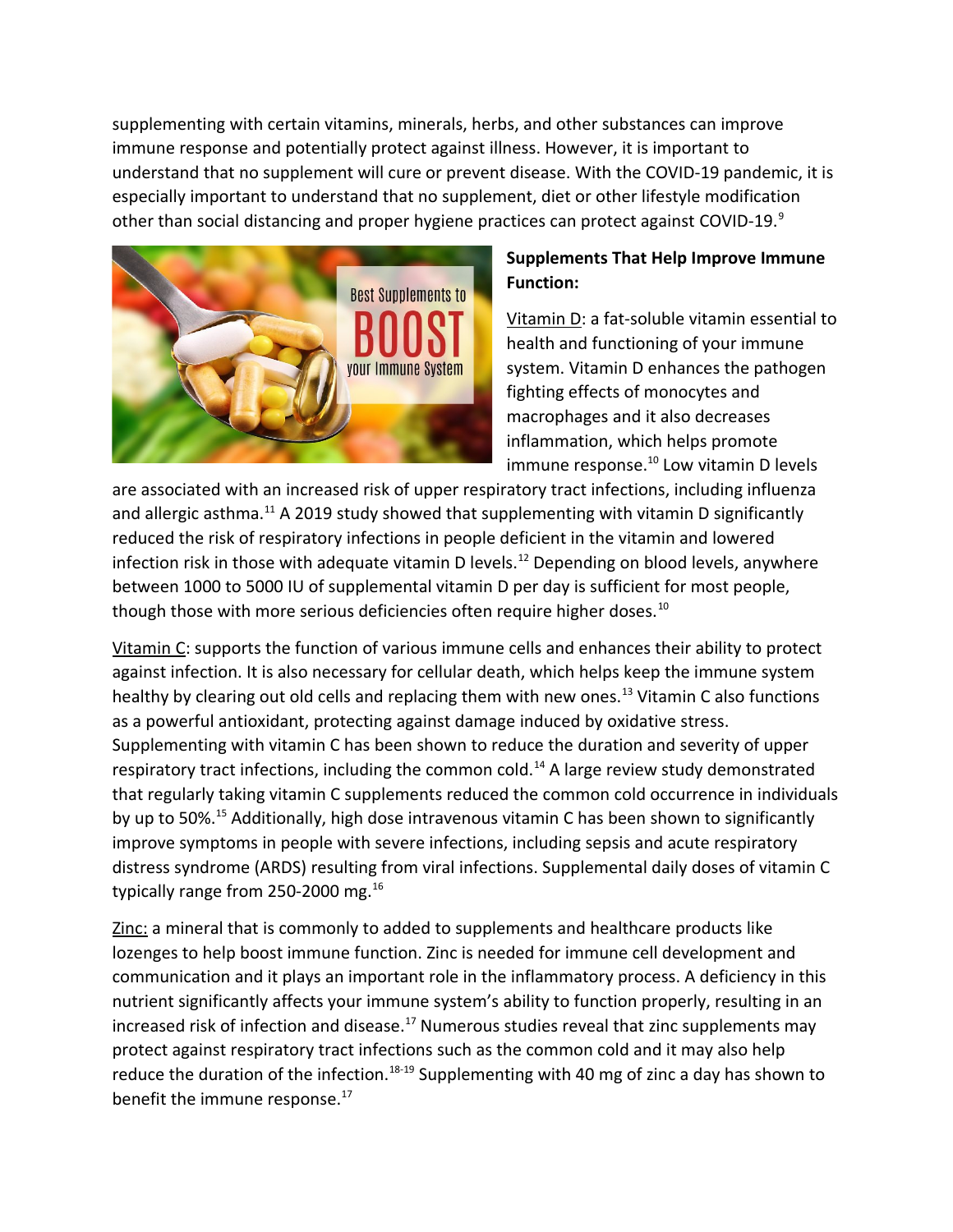Elderberry: also known as sambucus nigra has been used to treat infections and has positive effects on immune health. Studies have demonstrated potent antibacterial and antiviral properties against bacterial pathogens responsible for respiratory tract infections and strains of the influenza virus. Elderberry has been shown to enhance immune system response and may help shorten the duration and severity of colds, as well as reduce symptoms related to viral infections.<sup>20</sup> A review of 4 randomized control trials found that elderberry supplements significantly reduced upper respiratory symptoms caused by viral infections. A study in 2004 also showed that people with the flu who supplemented with 15 ml of elderberry 4 times daily experienced symptom relief 4 days earlier than those who did not take elderberry and they were also less reliant on medication.<sup>21</sup>

Medicinal mushrooms: have been used since ancient times to prevent and treat infections and diseases. Many types of medicinal mushrooms have been studied for their immune-boosting potential and over 270 recognized species are known to have immune-enhancing properties. Some examples include: cordyceps, lion's mane, maitake, shitake, and turkey tail.<sup>22</sup> Research demonstrates that supplementing with specific types of medicinal mushrooms may enhance immune health in several weeks and reduce symptoms of asthma and lung infections.<sup>23</sup> A randomized 8-week study showed that supplementing with 1.68 grams of cordyceps extract led to a significant 38% increase in the activity of natural killer cells, a type of white blood cell that protects against infection.<sup>24</sup> Many other medicinal mushrooms have been studied for their beneficial role on immune health and they can be found in the form of tinctures, teas, and supplements.

Echinacea: a coneflower that has been one of the most popular herbal medications used to help treat colds and flus. It is thought to work by stimulating the immune system by increasing antibody production, raising white blood cell counts, and stimulating the activity of white blood cells. Echinacea has shown promise for reducing symptoms and duration of colds and aborting a cold once it has started.<sup>26-28</sup> One double-blind, placebo-controlled trials demonstrated that individuals with early cold symptoms who received echinacea recovered significantly faster 6 days versus 9 days among the placebo group.<sup>25</sup> Another trial of 246 participants looked at reduction of the severity of cold symptoms and found that echinacea significantly improved cold symptoms such as runny nose, sore throat, sneezing, and fatigue.<sup>29</sup>

Probiotics: are healthy organisms that colonize the digestive tract. Not only can they help preventive intestinal infections, they appear to help prevent colds as well. A double-blind, placebo-controlled trial of 571 children found that the use of probiotic bacteria lactobacillus modestly reduced the number and severity of respiratory infections.<sup>30</sup> Benefits were also seen in three other large clinical studies, in which probiotics alone or combined with multivitamins and minerals helped prevent colds and or reduced duration and severity in adults.<sup>31-33</sup>

**The Importance of Diet:** Eating a low-fat, plant-based diet gives the immune system a boost by increasing activity of white blood cells, which produce antibodies to combat against bacteria, viruses, and other invaders. Maintaining a healthy weight can also benefit the immune system,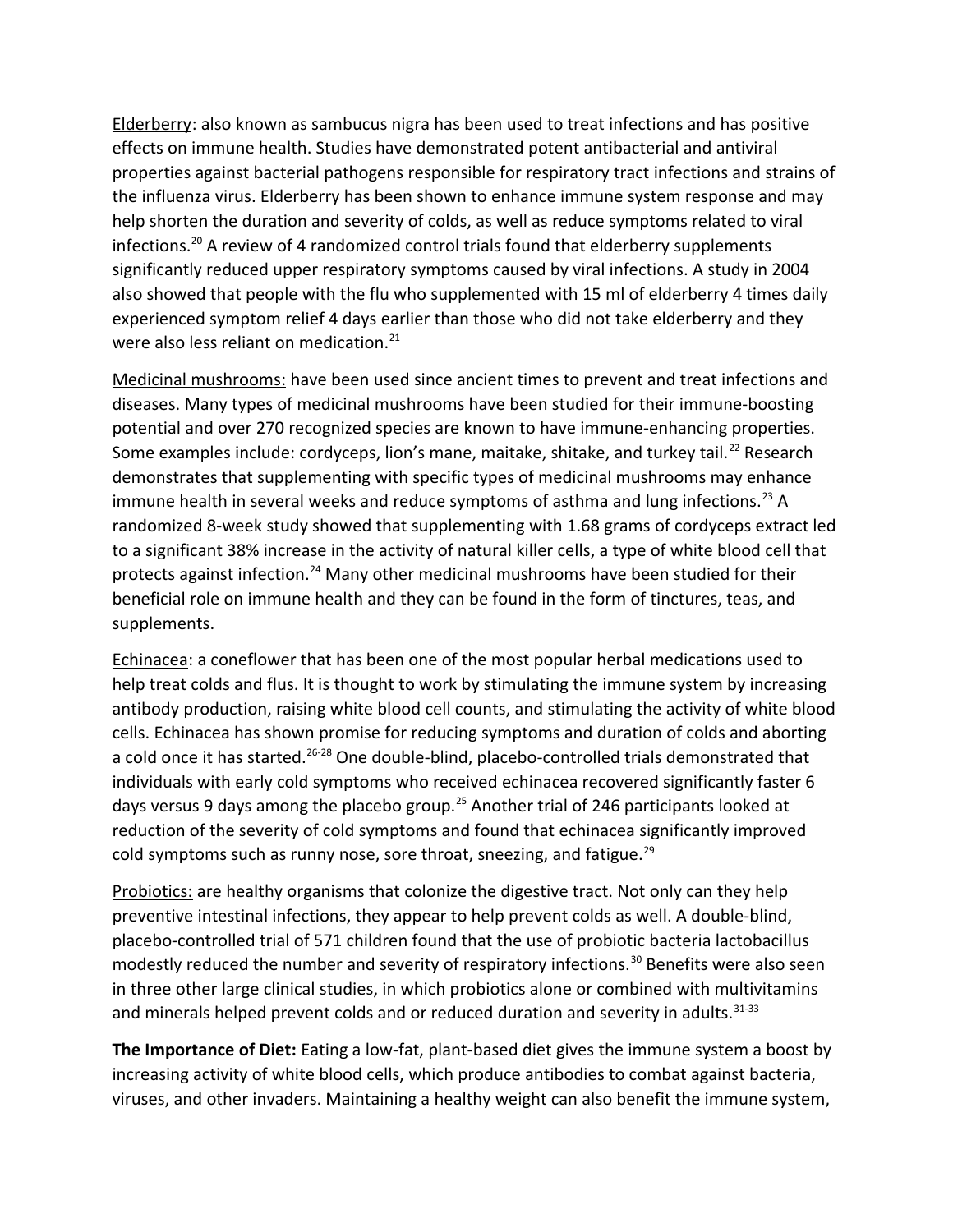

as obesity has been linked to increased risk for influenza and other infections such as pneumonia. Plant-based diets are effective for weight loss, because they are rich in fiber and fiber can lower BMI, which is linked to improved immunity. A plant-based diet has also been shown to reduce inflammatory biomarkers.<sup>34-35</sup> Studies have shown that fruits and vegetables provide nutrients like beta-carotene, vitamin C, and vitamin E, which can boost immune function. Because many vegetables, fruits, and other plant-based foods are also rich in antioxidants, they help reduce oxidative stress.

Beta-Carotene: Beta-carotene is a powerful

antioxidant that when consumed is converted to vitamin A, which can reduce inflammation and boost immune function by increasing disease-fighting cells in the body. Excellent sources include sweet potatoes, carrots, kale, mangos, and papayas. $36$ 

Vitamins C and E: Vitamins C and E are antioxidants that help to destroy free radicals and support the body's natural immune response. Sources of vitamin C include red peppers, oranges, strawberries, broccoli, mangoes, lemons, and other fruits and vegetables. Vitamin E sources include nuts such as almonds and hazelnuts, sunflower seeds, spinach, and broccoli. $37$ 

Vitamin D: Research shows vitamin D supplementation may reduce the risk for viral infections, including respiratory tract infections, by reducing production of proinflammatory compounds in the body. Increased vitamin D in the blood has been linked to prevention of other chronic diseases including tuberculosis, hepatitis, and cardiovascular disease. Food sources of vitamin D include fortified cereals and plant-based milks and supplements. $11$ 

Garlic: garlic has powerful anti-inflammatory and antiviral properties. It has been shown to enhance immune health by stimulating protective white blood cells like NK cells and macrophages.<sup>38</sup>

Zinc: zinc is a mineral that can help boost white blood cells, which defend against invaders as outlined above. Sources include chickpeas, cash chews, pumpkin seeds, sesame seeds, beans, and lentils.<sup>39</sup>

#### References

1. DiPiro JT, Talbert RL, Yee GC, et al. Pharmacotherapy: A Pathophysiologic Approach, 10e New York, NY: McGraw-Hill; http://accesspharmacy.mhmedical.com/content. Accessed March 23, 2020.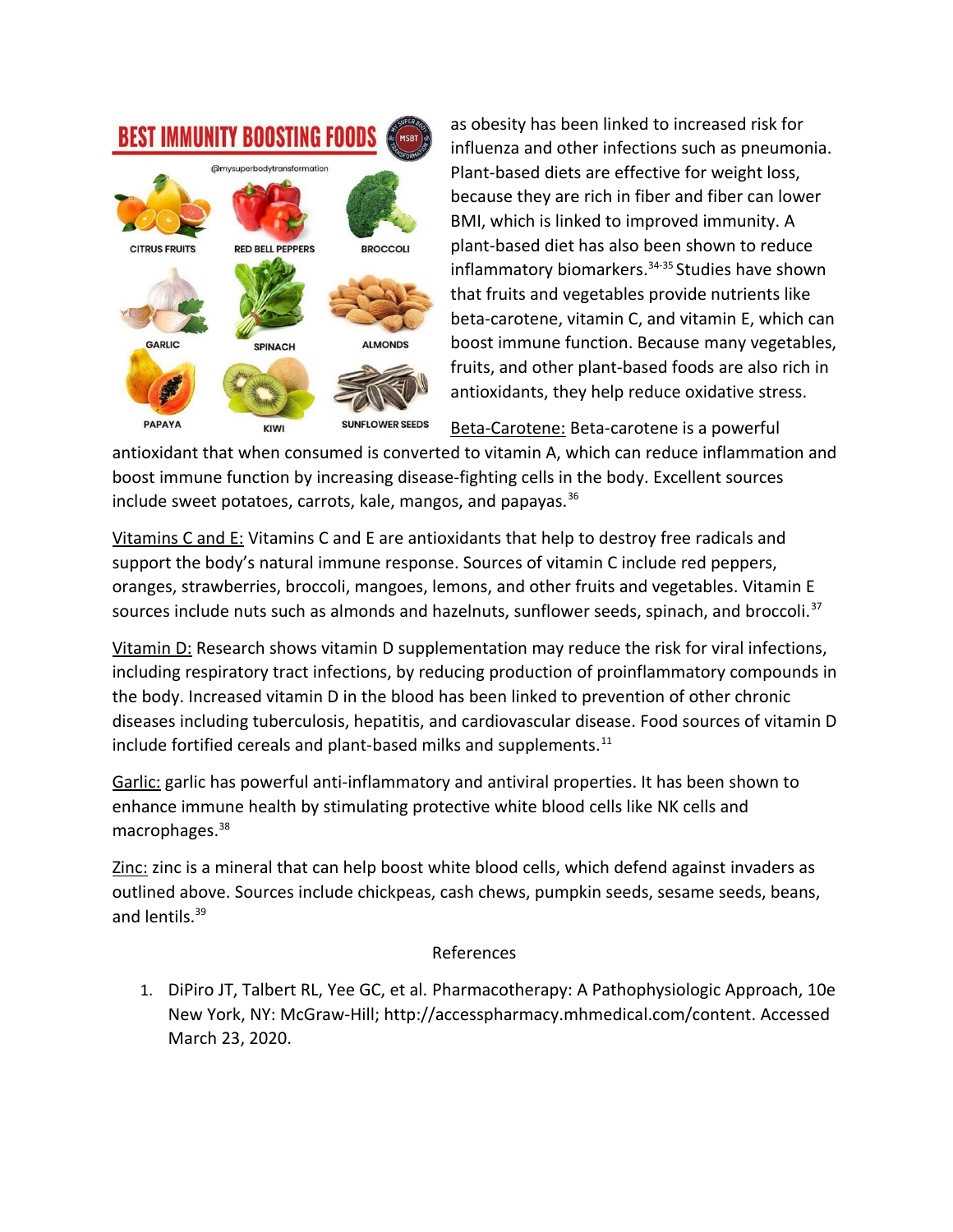- 2. Institute for Quality and Efficiency in Health Care (IQWiG). How does the immune system work? InformedHealth.org. Accessed electronically on March 23, 2020. https://www.ncbi.nlm.nih.gov/books/NBK279364/#i2225.howistheimmunesystem.
- 3. Nicholson, LB. The Immune System. Essays Biochem. 2016 Oct 31; 60(3): 275–301. doi: 10.1042/EBC20160017.
- 4. Deigendesch N, Stenzel W. Acute and Chronic Viral Infections. Handb Clin Neurol. 2017;145:227-243. doi: 10.1016/B978-0-12-802395-2.00017-1.
- 5. U.S. Food and Drug Administration. 2020. N95 Respirators And Surgical Masks (Face Masks). [online] Available at: <https://www.fda.gov/medical-devices/personalprotective-equipment-infection-control/n95-respirators-and-surgical-masks-face-masks. Accessed electronically on March 24, 2020.
- 6. Centers for Disease Control and Prevention (CDC). Laboratory performance evaluation of N95 filtering facepiece respirators, 1996. MMWR Morb Mortal Wkly Rep. 1998;47:1045–1049.
- 7. Uchida M, et al. (2016). Effectiveness of vaccination and wearing masks on seasonal influenza in Matsumoto City, Japan, in the 2014/2015 season: An observational study among all elementary schoolchildren. doi:10.1016/j.pmedr.2016.12.002.
- 8. Smith SMS, et al. (2015). Use of non-pharmaceutical interventions to reduce the transmission of influenza in adults: A systematic review. doi:10.1111/resp.12541.
- 9. Centers for Disease Control and Prevention (CDC). Coronavirus disease 2019 (COVID-19): Frequently asked questions and answers. (2020).
- 10. Medrano M, Carrillo-Cruz E, Montero I, et al. Vitamin D: Effect on Hematopoiesis and Immune System and Clinical Applications. Int J Mol Sci. 2018 Sep; 19(9): 2663. doi: 10.3390/ijms19092663.
- 11. Prietl B, Treiber G, Pieber T, et al. Vitamin D and Immune Function. Nutrients. 2013 Jul; 5(7): 2502–2521. doi: 10.3390/nu5072502.
- 12. Martineau A, Jolliffe D, Greenberg L, et al. Vitamin D Supplementation to Prevent Acute Respiratory Infections: Individual Participant Data Meta-Analysis. Health Technol Assess, 23 (2), 1-44. Jan 2019. doi: 10.3310/hta23020.
- 13. Carr AC, Maggini S. Vitamin C and Immune Function. Nutrients. 2017;9(11):1211. Published 2017 Nov 3. doi:10.3390/nu9111211.
- 14. Liguori I, Russo G, Curcio F, et al. Oxidative stress, aging, and diseases. Clin Interv Aging. 2018; 13: 757–772. Published online 2018 Apr 26. doi: 10.2147/CIA.S158513.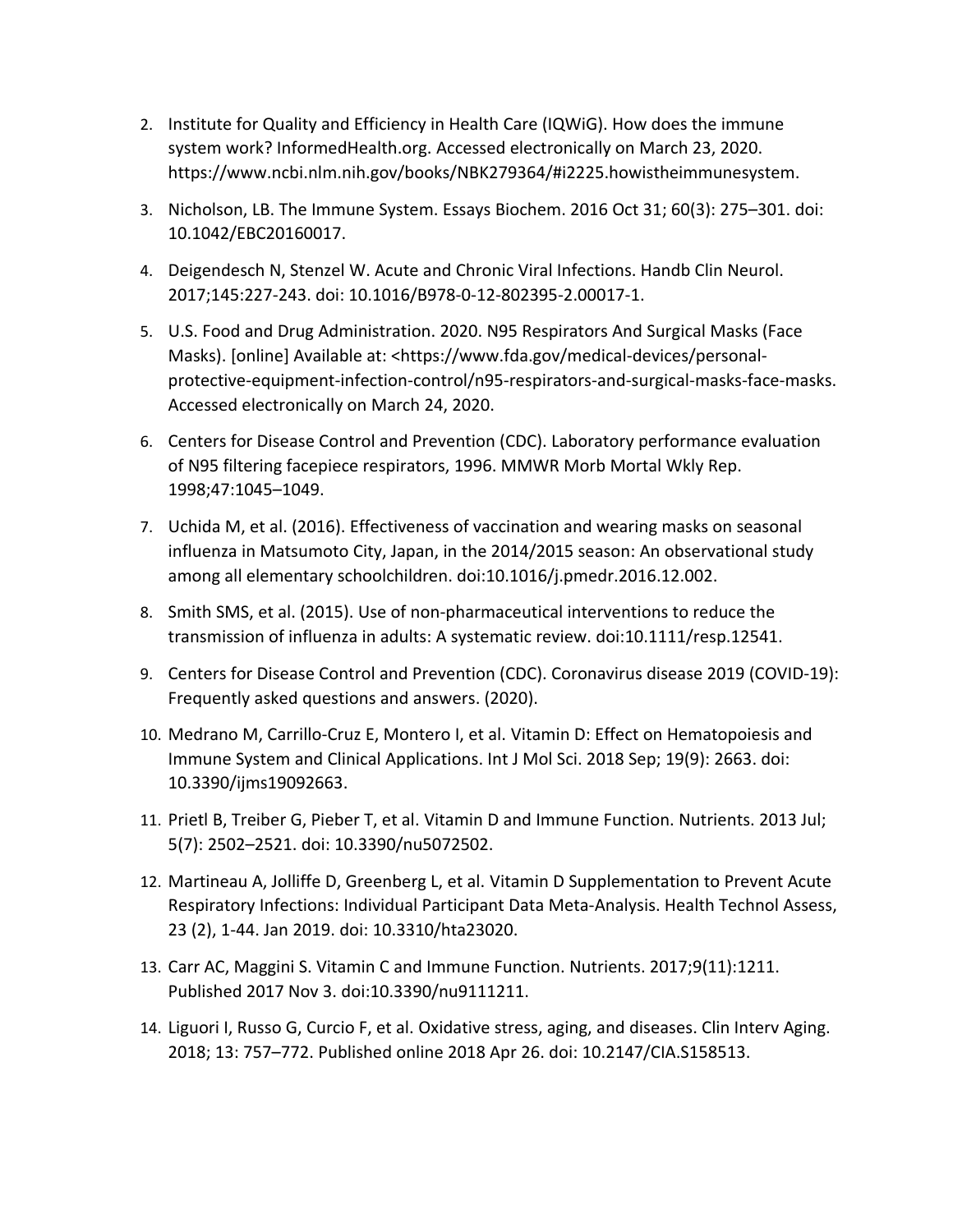- 15. Hemilä H, Chalker E. Vitamin C for preventing and treating the common cold. Cochrane Database Syst Rev. 2013;(1):CD000980. Published 2013 Jan 31. doi:10.1002/14651858.CD000980.pub4.
- 16. Fowler Iii AA, Kim C, Lepler L, et al. Intravenous vitamin C as adjunctive therapy for enterovirus/rhinovirus induced acute respiratory distress syndrome. World J Crit Care Med. 2017;6(1):85–90. Published 2017 Feb 4. doi:10.5492/wjccm.v6.i1.85.
- 17. Saper RB, Rash R. Zinc: An Essential Micronutrient. Am Fam Physician. 2009 May 1; 79(9): 768.
- 18. Prasad AS. Zinc: role in immunity, oxidative stress and chronic inflammation. Curr Opin Clin Nutr Metab Care. 2009;12(6):646–652. doi:10.1097/MCO.0b013e3283312956.
- 19. Martinez-Estevez NS, Alvarez-Guevara AN, Rodriguez-Martinez CE. Effects of zinc supplementation in the prevention of respiratory tract infections and diarrheal disease in Colombian children: A 12-month randomised controlled trial. Allergol Immunopathol (Madr). 2016;44(4):368–375. doi:10.1016/j.aller.2015.12.006.
- 20. Tiralongo E, Wee SS, Lea RA. Elderberry Supplementation Reduces Cold Duration and Symptoms in Air-Travellers: A Randomized, Double-Blind Placebo-Controlled Clinical Trial. Nutrients. 2016;8(4):182. Published 2016 Mar 24. doi:10.3390/nu8040182.
- 21. Hawkins J, Baker C, Cherry L, Dunne E. Black elderberry (Sambucus nigra) supplementation effectively treats upper respiratory symptoms: A meta-analysis of randomized, controlled clinical trials. Complement Ther Med. 2019;42:361–365. doi:10.1016/j.ctim.2018.12.004.
- 22. Standish LJ, Wenner CA, Sweet ES, et al. Trametes versicolor Mushroom Immune Therapy in Breast Cancer. J Soc Integr Oncol. 2008 Summer; 6(3): 122–128.
- 23. Barros AB, Ferrão J, Fernandes T. A safety assessment of Coriolus versicolor biomass as a food supplement. Food Nutr Res. 2016;60:29953.
- 24. Jung SJ, Jung, ES, Choi EK, et al. Immunomodulatory effects of a mycelium extract of Cordyceps (Paecilomyces hepiali; CBG-CS-2): a randomized and double-blind clinical trial. BMC Complement Altern Med. 2019; 19: 77. Published online 2019 Mar 29. doi: 10.1186/s12906-019-2483-y.
- 25. Goel V, Lovlin R, Barton R, et al. Efficacy of a standardized echinacea preparation (EchinilinTM) for the treatment of the common cold: a randomized, double-blind, placebo-controlled trial. J Clin Pharm Ther. 2004;29:75-84
- 26. South EH, Exon JH. Multiple immune functions in rats fed echinacea extracts. Immunopharmacol Immunotoxicol. 2001;23:411-421.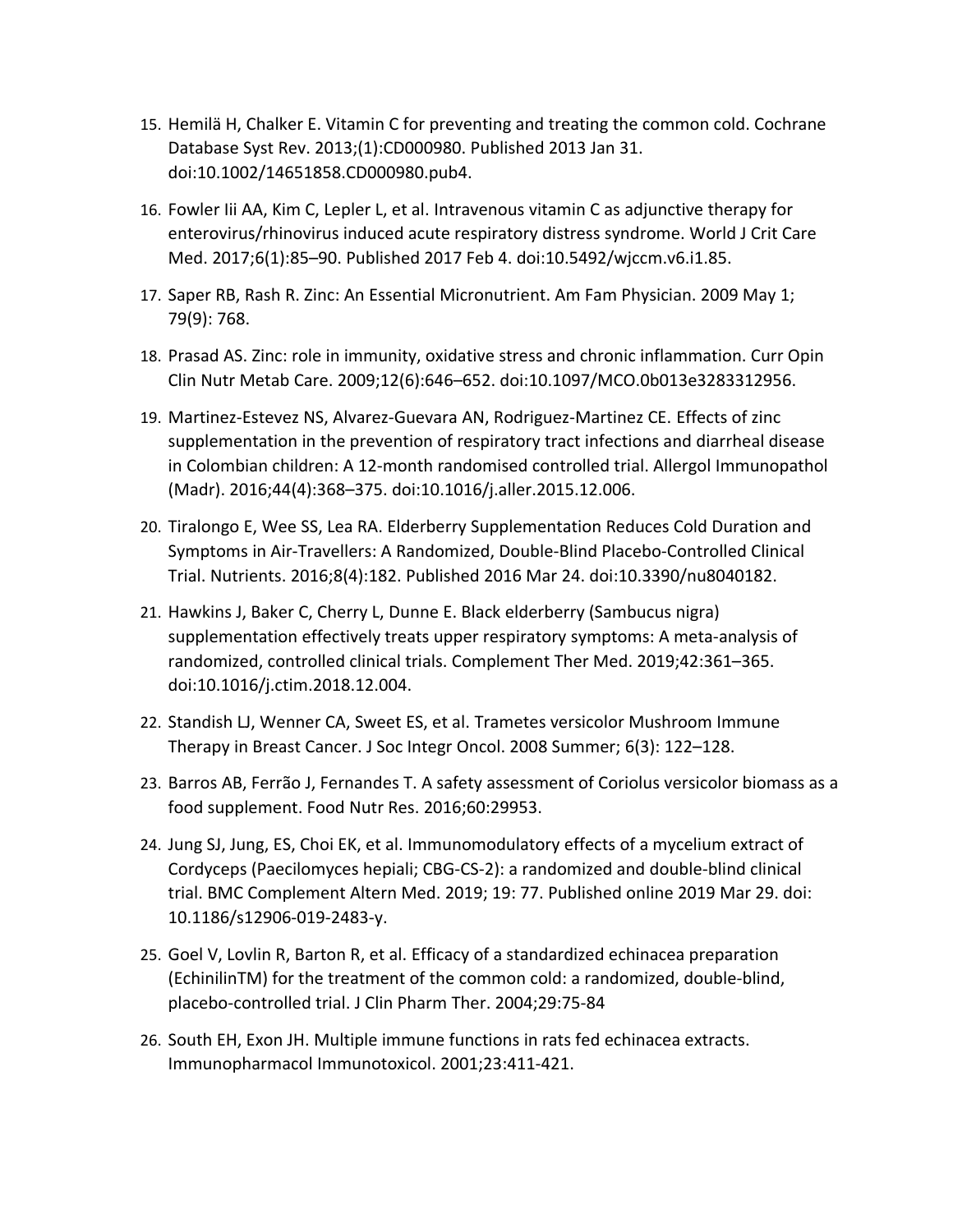- 27. Linde K, Barrett B, Wolkart K, et al. Echinacea for preventing and treating the common cold. Cochrane Database Syst Rev. 2006;CD000530.
- 28. Schwarz E, Parlesak A, Henneicke-von Zepelin HH, et al. Effect of oral administration of freshly pressed juice of Echinacea purpurea on the number of various subpopulations of B- and T-lymphocytes in healthy volunteers: results of a double-blind, placebocontrolled cross-over study. Phytomedicine. 2005;12:625-631.
- 29. Brinkeborn R, Shah D, Geissbuhler S, et al. Echinaforce® in the treatment of acute colds. Results of a placebo-controlled double-blind study carried out in Sweden. Schweiz Zschr Ganzheits Medizin. 1998;10:26-29.
- 30. Hatakka K, Savilahti E, Ponka A, et al. Effect of long term consumption of probiotic milk on infections in children attending day care centres: double blind, randomised trial. BMJ. 2001;322:1-5.
- 31. Tubelius P, Stan V, Zachrisson A, et al. Increasing work-place healthiness with the probiotic Lactobacillus reuteri: A randomised, double-blind placebo-controlled study. Environ Health. 2005 Nov 7.
- 32. De Vrese M, Winkler P, Rautenberg P, et al. Effect of Lactobacillus gasseri PA 16/8, Bifidobacterium longum SP 07/3, B. bifidum MF 20/5 on common cold episodes: A double blind, randomized, controlled trial. Clin Nutr. 2005;24:481-491.
- 33. Winkler P, de Vrese M, Laue Ch, et al. Effect of a dietary supplement containing probiotic bacteria plus vitamins and minerals on common cold infections and cellular immune parameters. Int J Clin Pharmacol Ther. 2005;43:318-326.
- 34. Rinninella E, Cintoni M, Raoul P, et al. Food Components and Dietary Habits: Keys for a Healthy Gut Microbiota Composition. Nutrients. Published online October 7, 2019; SoldatiL , Di Renzo L, Jirillo E, Ascierto PA, Marincola FM, De Lorenzo A. The influence of diet on anti-cancer immune responsiveness. J Transl Med. 2018;16:75-93.
- 35. Alwarawrah Y, Kiernan K, MacIver NJ. Changes in nutritional status impact immune cell metabolism and function. Front Immunol. 2018;9:1055-1069.
- 36. Chew BP, Park JS. Carotenoid action on the immune response. J Nutr. 2004 Jan;134(1):257S-261S. doi:10.1093/jn/134.1.257S.
- 37. Hughes DA. Effects of dietary antioxidants on the immune function of middle-aged adults. Proc Nutr Soc. 1999 Feb;58(1):79-84. doi:10.1079/pns19990012.
- 38. Kyo E, Uda N, Kasuga S, Itakura Y. Immunomodulatory effects of aged garlic extract. J Nutr. 2001 Mar;131(3s):1075S-9S. doi:10.1093/jn/131.3.1075S